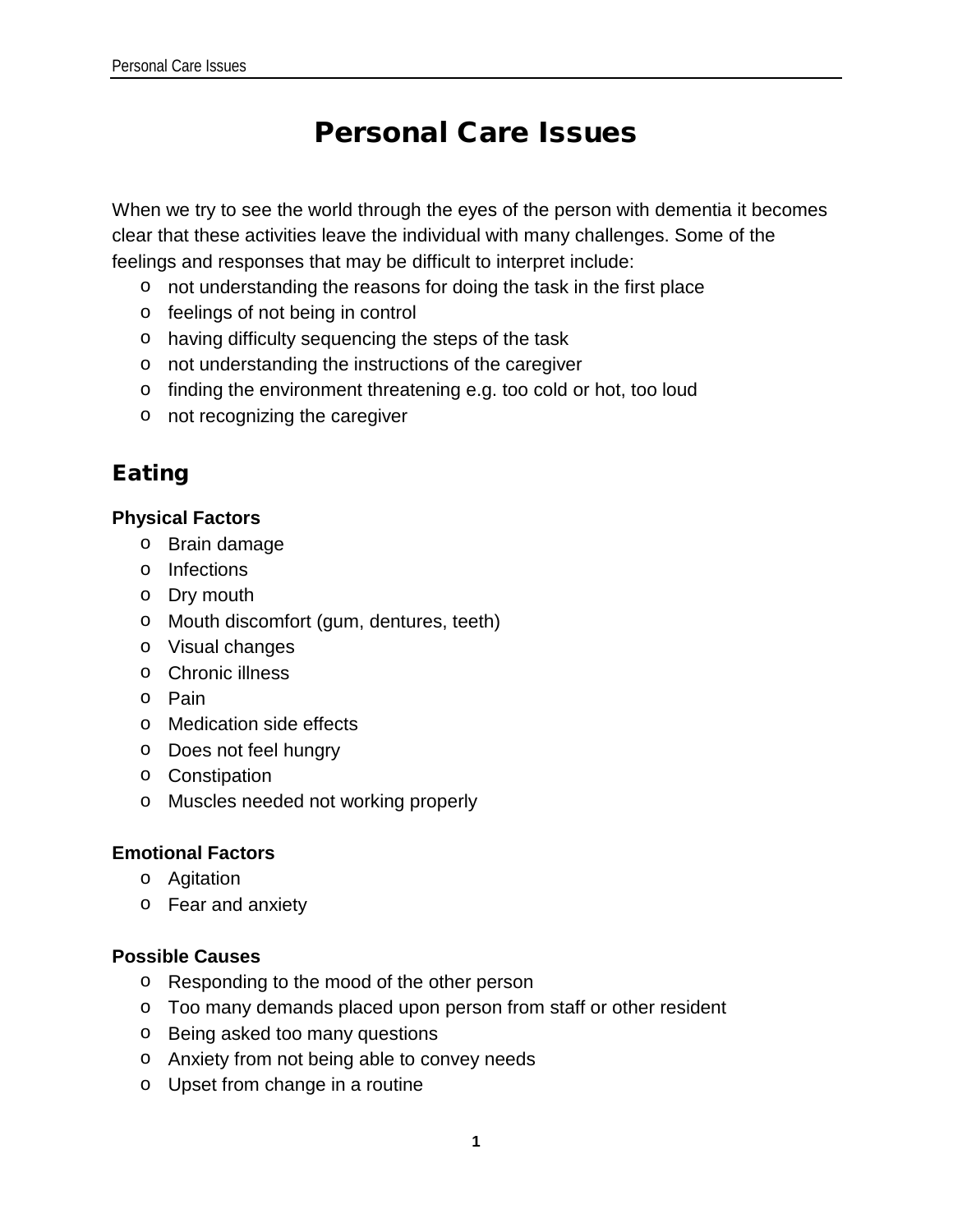- o Feeling rushed by others
- o Depression
- o Boredom

### **Environmental Factors**

- $\circ$  Too much happening in the envir9nmen~
- o Nothing which looks familiar, people or place
- o Sudden noises or movements
- o Too many people in one area
- o Temperature not comfortable
- o Not enough stimulation in the environment
- o Does not like to look or smell of the food

### **Intervention strategies**

- o Perform a behavioral assessment profile
- o Perform a dental workup
- o Perform a physical evaluation
- o Evaluate for depression
- o Check vision and hearing
- o Set up food out of sight of the person
- o Evaluate atmosphere in the dining room
- o Play music which might be relaxing
- o Have potpourri or spices in dining room to encourage eating
- o Keep a regular mealtime schedule
- o Allow enough time for meals
- o Redirect to plate or food when necessary.
- o Offer beverages but avoid caffeine.

### *Making eating simple:*

- o Use bowls and cups that are larger than the portion of food.
- o Use bowls rather than plates.
- o Set place with only utensils needed.
- o Use bowls or plates that are different in color from the placemat help the person more easily locate the plate.
- o Use brightly colored placemats.
- o Place a damp washcloth under the plate to keep it from sliding.
- o Don't use plastic utensils—they are too light to manipulate easily and may break in the person's mouth.
- o Try bendable straws or cups with lids and spouts for liquids.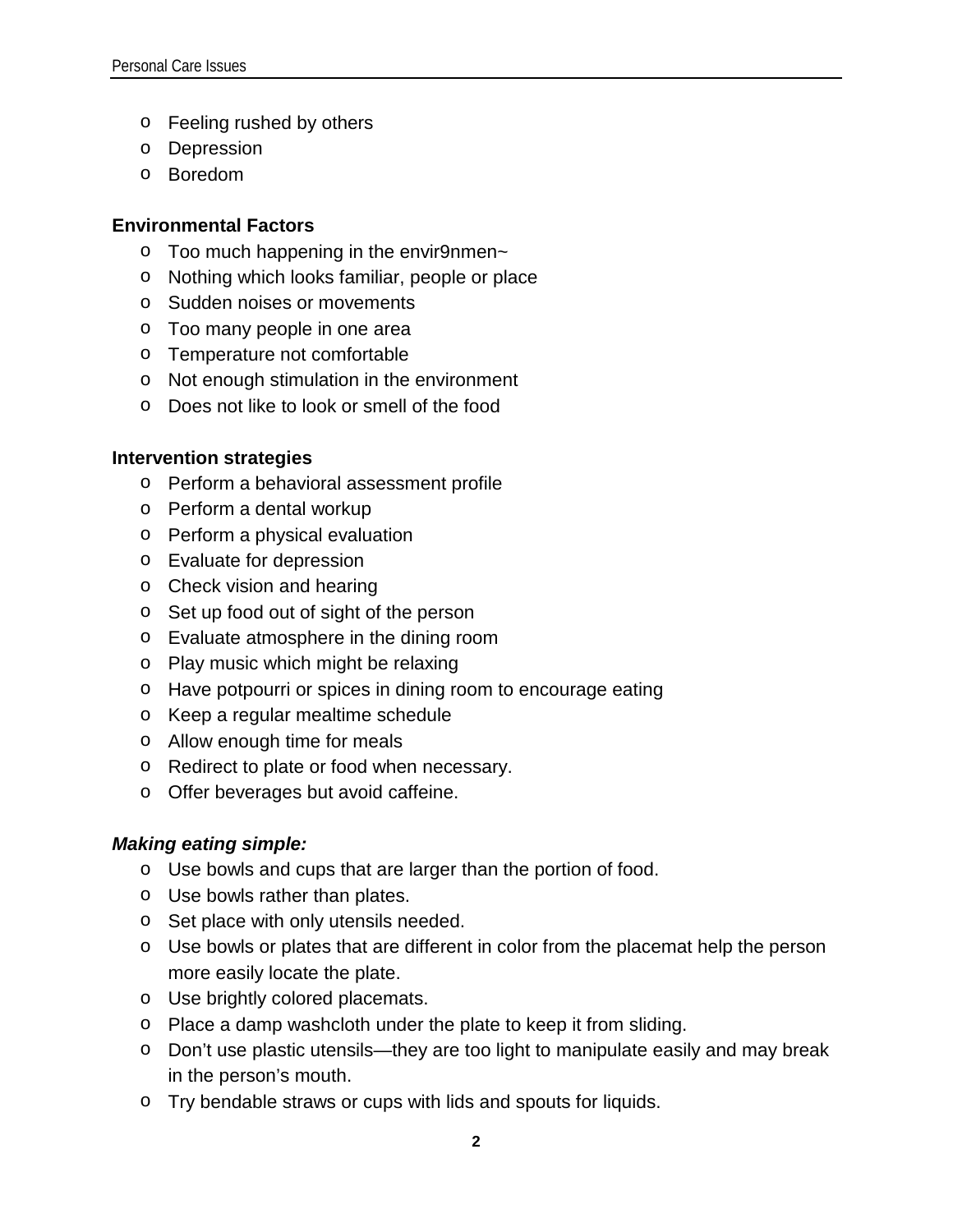- o Use mugs for soups or stews. Be sure to get mugs with big enough handles for easy holding.
- o Use assistive devices, such as large handled silverware plates with suction cups on bottom, plates with rims. Or buy white· plastic tubing, which can be cut and fit on utensils.
- o Serve 'finger foods', such as french fries, cheese, small sandwiches chicken or pork kebabs, fried chicken, fresh fruits or vegetables. Even very impaired people often manage finger foods well.
- o Put a bite of food to lips as stimulus to open mouth.

### *For chewing problems:*

- o Try light pressure on lips or under the chin to get started.
- o Give verbal instructions, i.e. "Chew now. And now swallow."
- o Demonstrate chewing.
- o Make sure person is in a comfortable position.
- o Avoid sticky food such as bananas, peanut butter, white bread
- o Avoid foods that fall apart or have tough skins, such as nuts.
- o Moisten foods with sauces, gravy water. (Bear in mind that some medications, such as antipsychotic, cause dryness of mouth.)
- o Serve chopped soft foods.
- o Offer small bites, one at a time.

### *For swallowing problems:*

- o Remind to swallow with each bite.
- o Stroke the throat gently.
- o Check mouth periodically for food stored in cheek.
- o Omit foods that are hard to chew and swallow, such as popcorn, nuts, raw vegetables.
- o Offer small bites, one at a time.
- o Allow plenty of time between each bite.
- o Keep liquids at room temperature.
- o Moisten foods.

### *For choking problems with liquids:*

- o Try thicker liquids, such as apricot juice, milk shakes, egg nogs.
- o Make cooked cereal with milk or water to help hydration.
- o Keep liquids at room temperature.
- o Notify your doctor of this problem.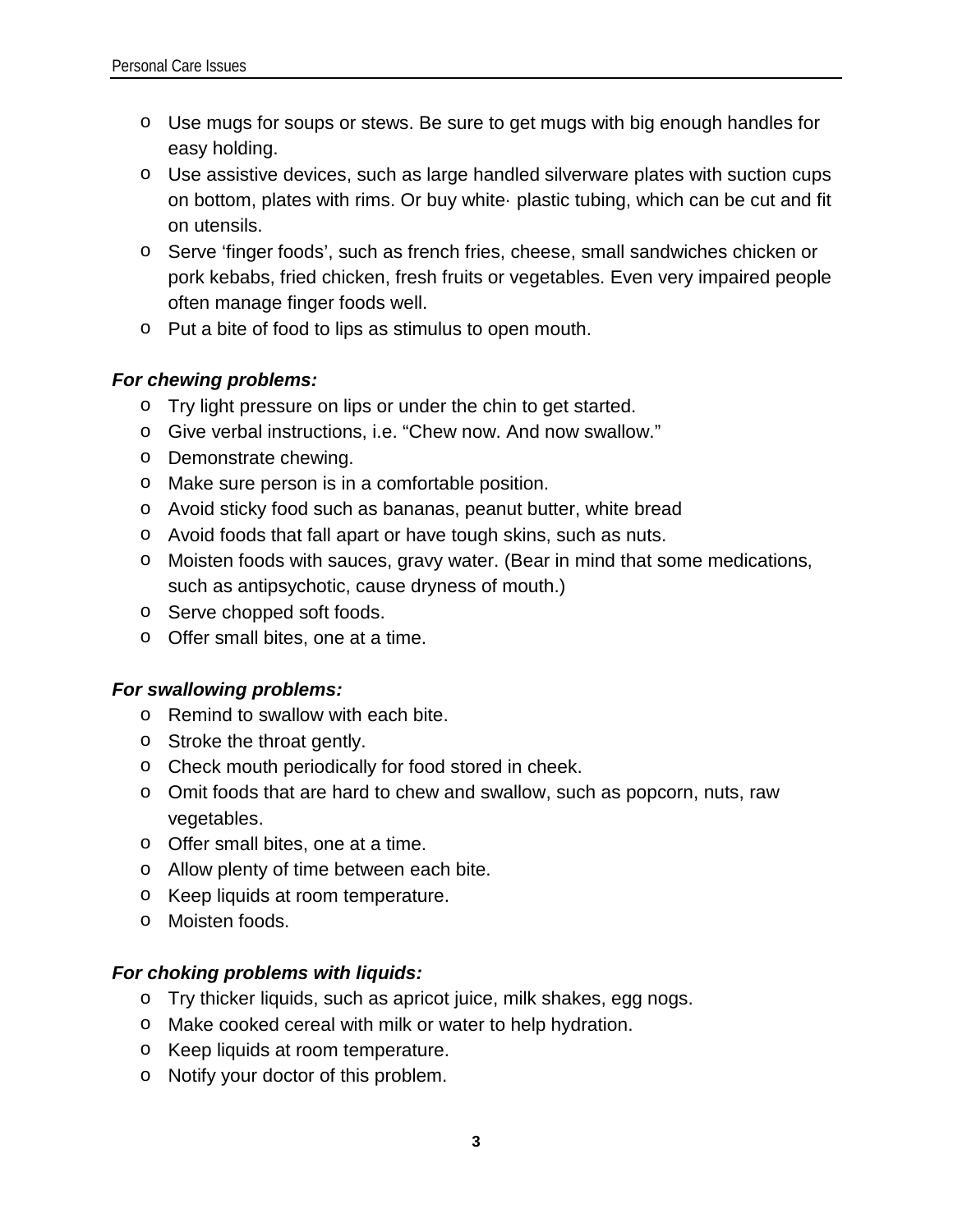### *For choking problems with solid foods:*

- o Try soft cooked foods, such as scrambled eggs, canned fruit, cottage cheese, frozen yogurt, Jell-O made with orange juice and fruits, chopped chicken, mashed potatoes, applesauce.
- o Notify your doctor of this problem.

### *For sweet cravings:*

- o Have medications checked. (Some antidepressant medications cause a craving for
- o sweets.)
- o Offer gum.
- o Try nutritious milk shakes or egg nogs.

### *For overeating or insatiable hunger:*

- o Try 5 to 6 small meals a day.
- o Have a tray of low calorie snacks available, such as apples, carrots, etc.
- o Consider whether activities, walks or other exercise might distract the person.
- o Lock some foods in cupboards, if necessary, particularly if the person is overweight or on a special diet.

### *For undereating:*

- o Try a glass of juice, wine, sherry (if medications permit alcohol use) before the meal to whet appetite."
- o Offer ice cream, milk, shakes, or egg nogs.
- o Make sure the person is getting enough exercise to stimulate appetite.
- o Try to prepare familiar foods in familiar ways, especially foods that were favorites.
- o Consult doctor about using supplement drinks, such as Carnation Instant Breakfast, Plus, Sustacel, Ensure.
- o Check with the doctor about using vitamin supplements.
- o Consult a doctor if there is significant weight loss. (such as, 5 pounds in 6 weeks).
- o Try feeding all or most of one food before moving on to the next. Some people become confused when the tastes and textures change rapidly. .
- o Sit directly in front of the person if peripheral vision isn't good. Show each spoonful to help orient.
- o Mix puddings or ice cream with other courses to sweeten, of this encourages
- o person to eat.
- o Allow the person to eat when hungry.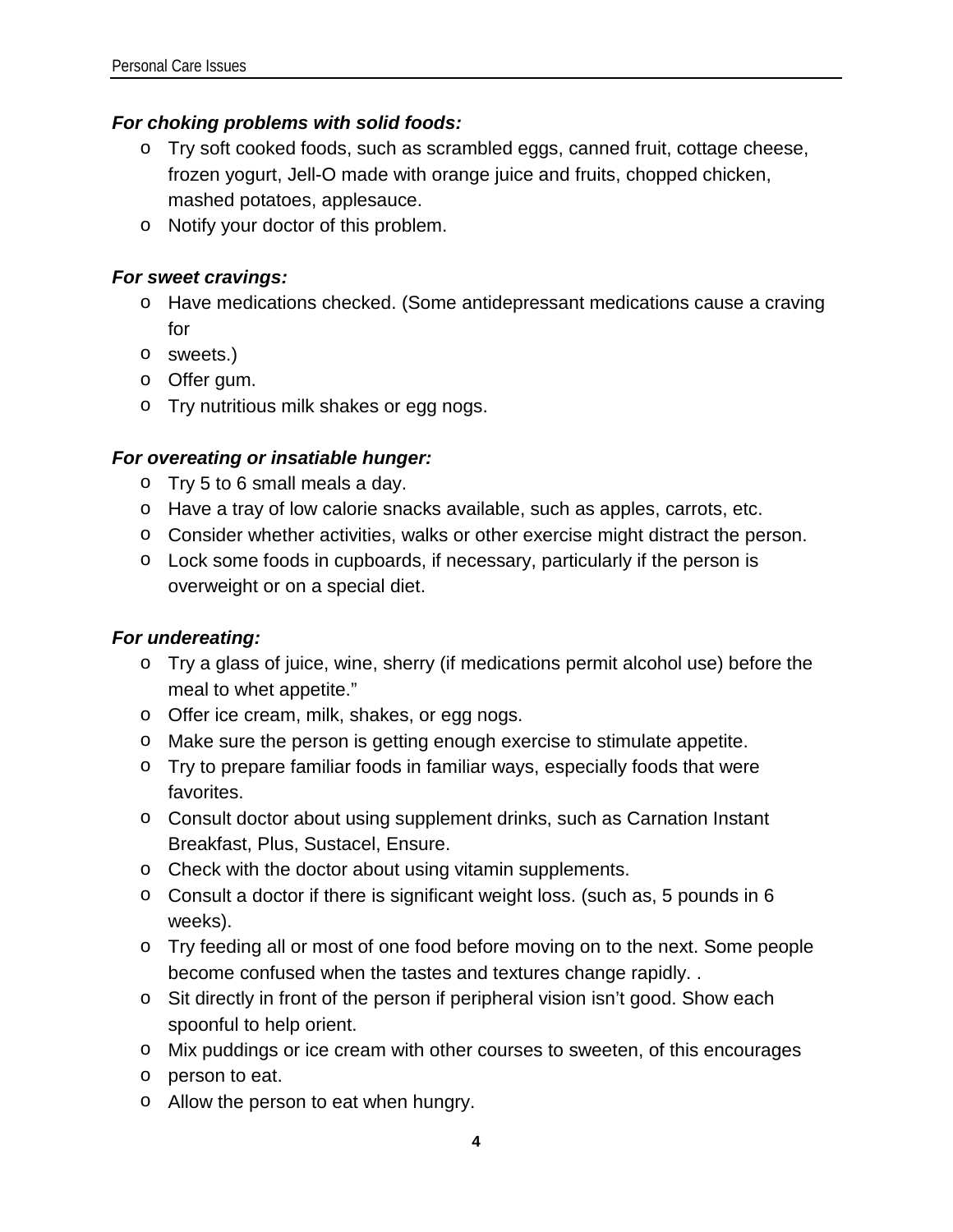## Bathing

### **Physical Factors**

- o Brain damage
- o Illness
- o Pain
- o Not able to perceive hot and cold temperature in the same way due to brain damage
- o Vision and hearing problems

### **Emotional Factors**

- o Fear of water
- o Fear of being hurt or attacked
- o Fear of falling
- o Fear of caregiver
- o Fear of washing hair
- o Fear of undressing
- o Fear, Fear, Fear

### **Possible Causes**

- o Embarrassment about being undressed
- $\circ$  Embarrassment about several others in the bathroom at the same time
- o Embarrassed about having someone else tell them they need a bath
- o Fatigue
- o Agitation
- o Person told about the bath too far in advance
- o Having to wait while person prepares bath
- o Feelings of being rushed
- o Not understanding task at hand
- o Depressed
- o Chair to lift person into the tub is frightening
- o Not wanting to leave task, at hand
- o Motion of the whirlpool frightening

### **Environmental Factors**

- o Bathroom looks too institutional
- o Lighting too low
- o Bathroom too cold
- o Water temperature too hot or too cold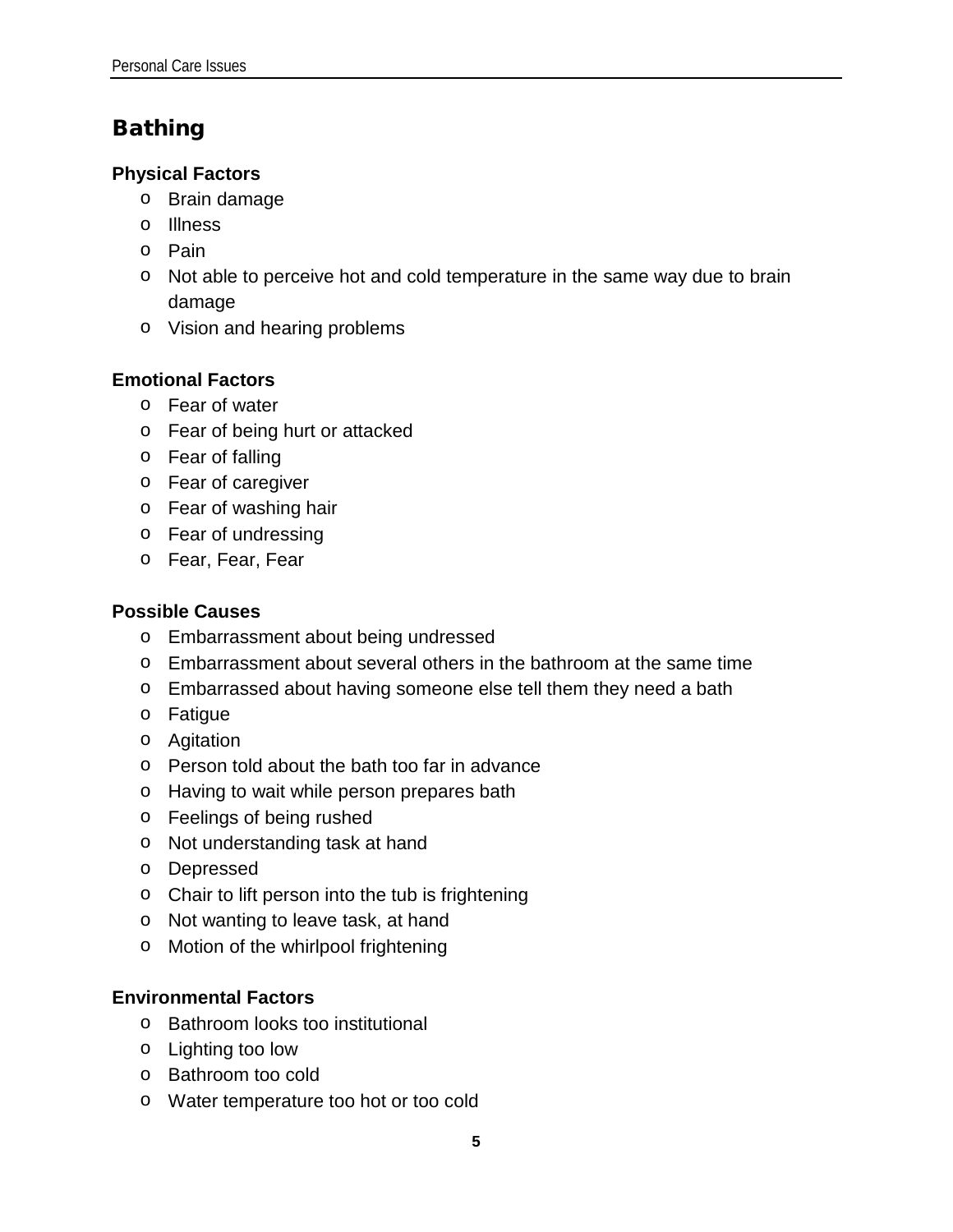- o Water from the shower hurts as it hits the skin
- o Water in the tub feels too deep
- o Environment too distracting

### **Intervention strategies**

- o Try to match the person's prior bathing routine (time of day, shower or tub, etc.)
- o Physical exam to assess for pain of illness
- o Be completely ready for the bath before getting the resident.
- o Have the caregiver who has the best relationship with the person give or assist with the bath, even if it is breaking out of assignments or departments.
- o Make sure temperature in the room is comfortable
- o Provide for privacy, limit the number of people in the bathroom
- o Begin with a social conversation instead of focusing on the bath at hand
- o Give a reason for the bath, such as "Let's get ready for your daughter's visit."
- o Have the bath at a time when the person is changing clothing already, such as in the morning or after the person is changing to put on clean clothing.
- o Try to prevent the agitation from increasing
- o Recognize if the person would prefer a same sex caregiver or a caregiver of the opposite sex
- o Use praise as much as possible to let the person know how well he/she is doing
- o Cover the person with a robe or towel during the bathing process
- o Try to make bathroom look as homey as possible
- o Make sure lighting in bathroom is sufficient
- o Focus on the person not the task at hand
- o Do not ask if the person wants a bath. This gives the person an opportunity to say no and an argument could result.
- o Remain calm if the person becomes agitated
- o Do not argue with the person
- o Use rewards, such as food, if helpful
- o Allow person to hold spray nozzle or washcloth to minimize anxiety
- o Wash hair separately or at the beauty shop
- o Play music which might be soothing
- o Start a shower at the person's feet not at face or torso which could be more threatening
- o If resident is too agitated try the bath at another time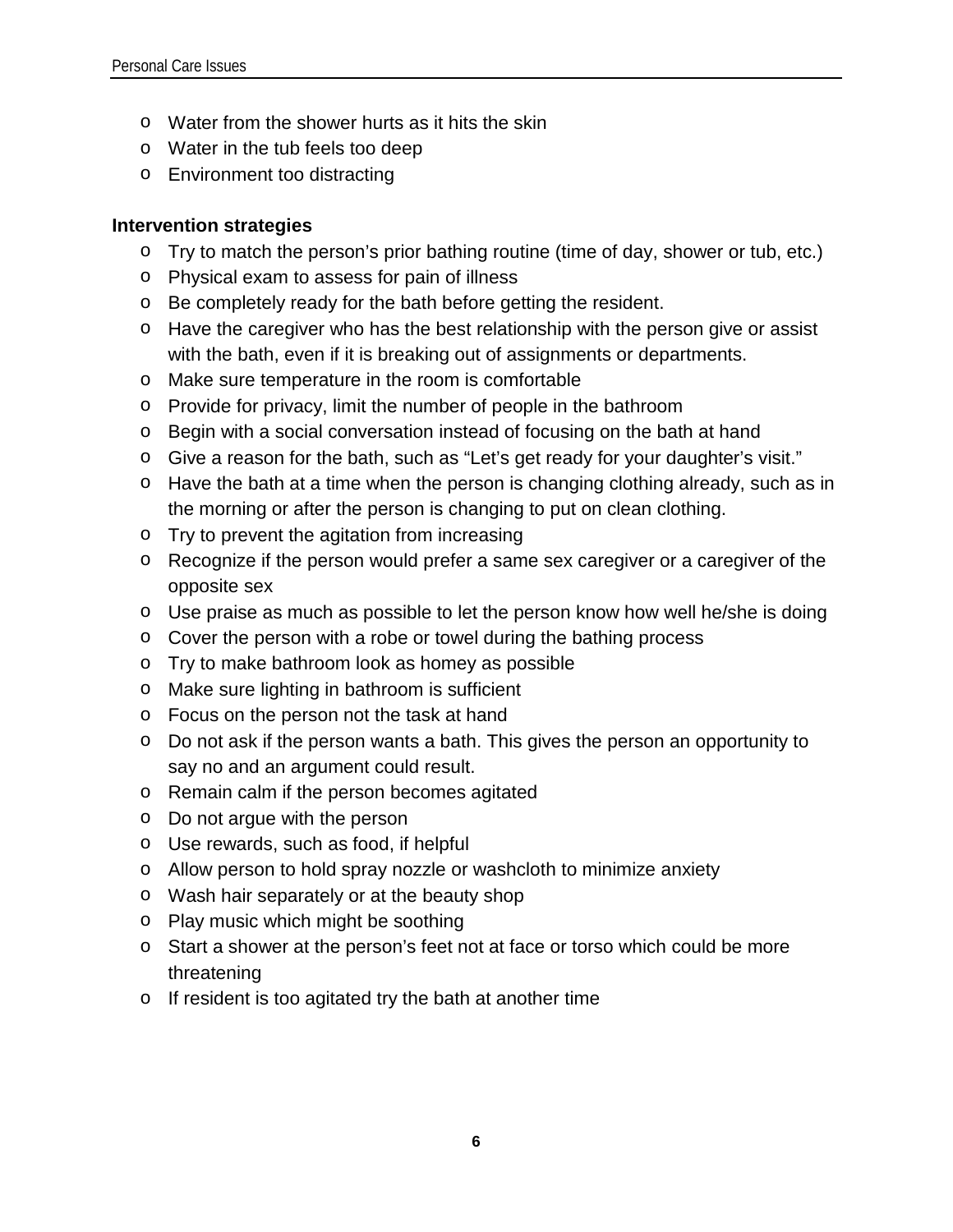## Dressing

### **Physical Factors**

- o Brain damage
- o Illness
- o Pain
- o Vision and hearing problems
- o Not able to recognize body parts

### **Emotional Factors**

- o Fear
- o Feeling rushed

### **Possible Causes**

- o Anxiety
- o Embarrassment of undressing in front of someone else
- o Not able to understand the directions
- o Not able to understand why there is the need to dress
- o Fatigue
- o Depressed
- o Embarrassment of having to be told to change clothing
- o Fear that someone is taking clothing away
- o Does not trust the 'caregiver
- o Area not private enough
- o Boredom or looking for something to do
- o Fear that undressing leads to a bath

### **Environmental Factors**

- o Room too cold or hot
- o Room to noisy
- o Not enough lighting
- o Too much stimulation
- o Additional clothing within eyesight of the resident

### **Intervention strategies**

- o Give the person choices while dressing
- o Physical exam to assess for pain or illness
- o Give simple instructions
- o Allow the person to do as much independently as possible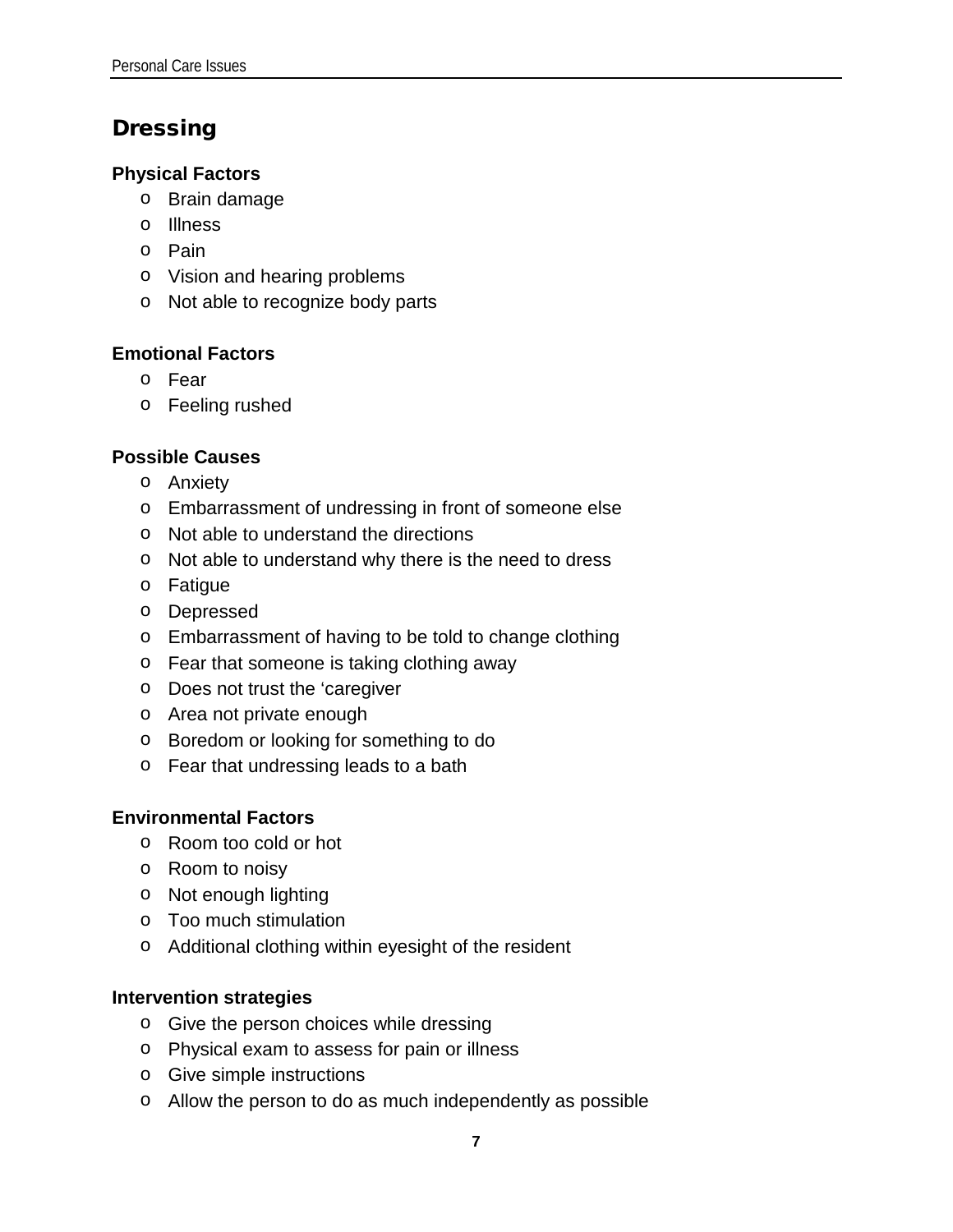- o Begin the motion for the person
- o Make sure all dressing occurs in a private place
- o Focus on the person not the task
- o Show person clothing items before beginning to dress
- o Evaluate the person for depression
- o Keep similar dressing routine
- o Make sure lighting in the room is sufficient
- o Make sure temperature in the room is comfortable
- o Put away any clothing which might be a distraction
- o Do not argue with the person
- o Do not rush the resident, allow plenty of time
- o Try dressing at another time if too stressful for the person at that moment
- o Make sure room is free of distractions, turn off T.V. or radio if needed
- o Have the caregiver who has the best relationship with the person give or assist with dressing, even if it is breaking out of assignments or departments.

## Toileting

### **Physical Factors**

- o Lack of urge or unable to recognize the urge to void
- o Infections such as urinary tract infection can cause loss of control
- o In men, prostrate problems can cause retention of urine
- o Medications
- o Dehydration can decrease urge to void
- o Beverages such as coffee, tea, beer, colas can affect control
- o Other illness which can reduce mobility
- o Person might not be able to undress to go to the bathroom

### **Emotional Factors**

- o Does not understand need to go to the bathroom
- o Fear of the caregiver
- o Embarrassed to undress in front of someone else
- o Embarrassed to go to the bathroom in front of someone else
- o Person feels rushed by caregiver or others

### **Environmental Factors**

- o Bathroom is difficult to find
- o Difficulty seeing the toilet if no contrasting colors used
- o Lighting poor within the bathroom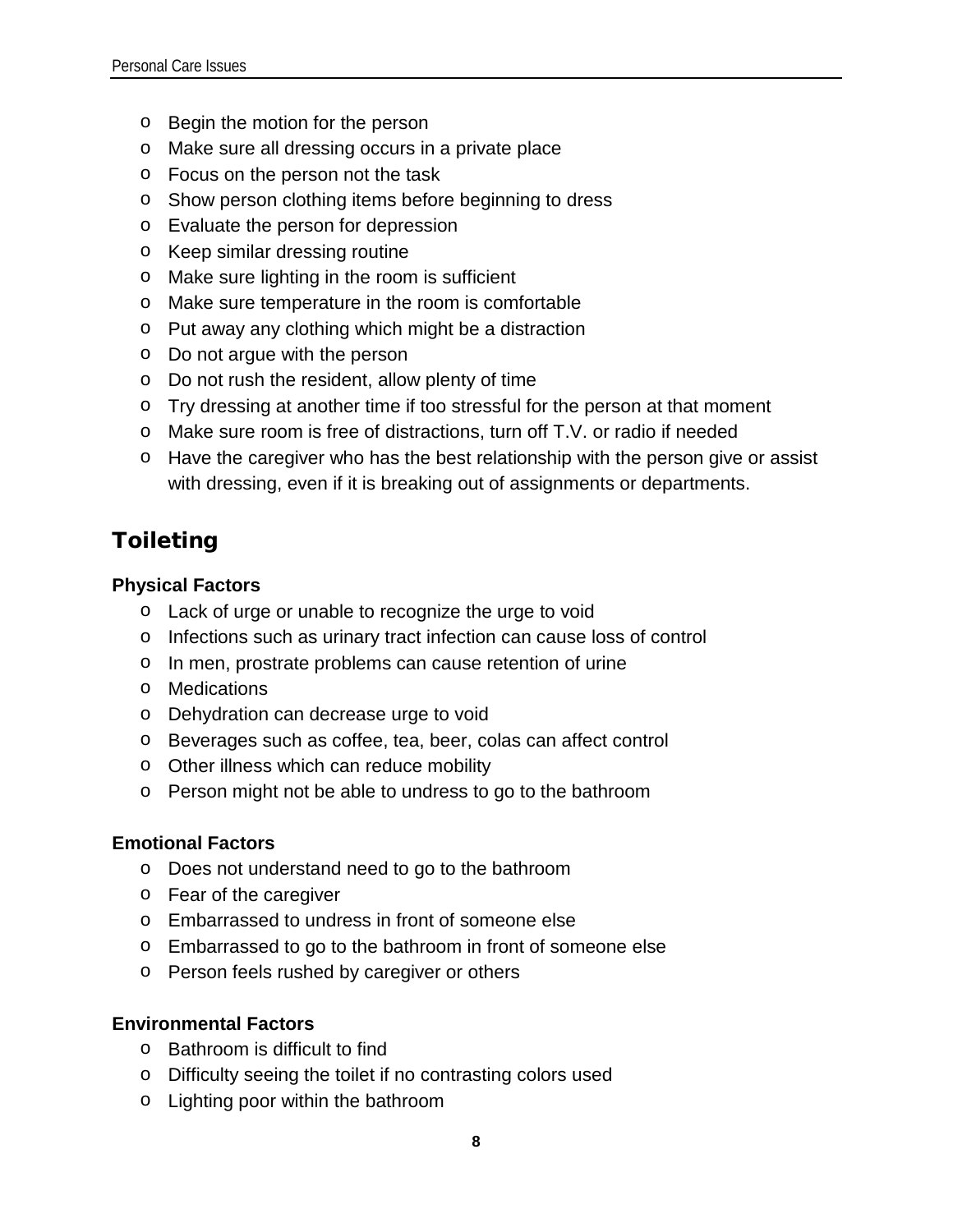- o No signs within the hallway to help direct the person to a bathroom
- o Bathroom does not look like a bathroom from home
- o Bathroom is a distance away

### **Intervention Strategies**

- o Watch for signs, both verbal and nonverbal, from the person, which might indicate the need to go to the bathroom
- o Perform a medical workup to assess for any physical causes for incontinence or other difficulties
- o Eliminate or reduce diuretics from diet
- o Increase beverages to help with hydration and increase sensation to void
- o Check to see if any side effects from the medications might be occurring
- o Have person in clothing which can easily be removed.
- o Only use incontinence products if needed. They can be difficult to remove for the person and also gives the impression that one should use the product instead of the bathroom.
- o Allow enough time for the person so not to rush.
- o Provide privacy if needed.
- o Try to limit noise and number of people in the bathroom.
- o Have signs in the hallways and other key spots to direct people to the bathroom.
- o Use signs which the people would relate to, such as picture of a toilet or outhouse.
- o Use contrasting colors so that toilet seat is easy to see from ' toilet and floor.
- o Make sure lighting within the bathroom is sufficient.
- o Try to make the bathroom look like a bathroom someone might have had in their own home.
- o At night make sure the bathroom light is stronger than the light in hallway or other common areas to help direct person to the bathroom.

## Dental Care

### **Physical Factors**

- o Brain damage
- o Infections
- o Visual changes
- o Medication side effects
- o Pain
- o Constipation
- o Mouth discomfort (gum, dentures, teeth)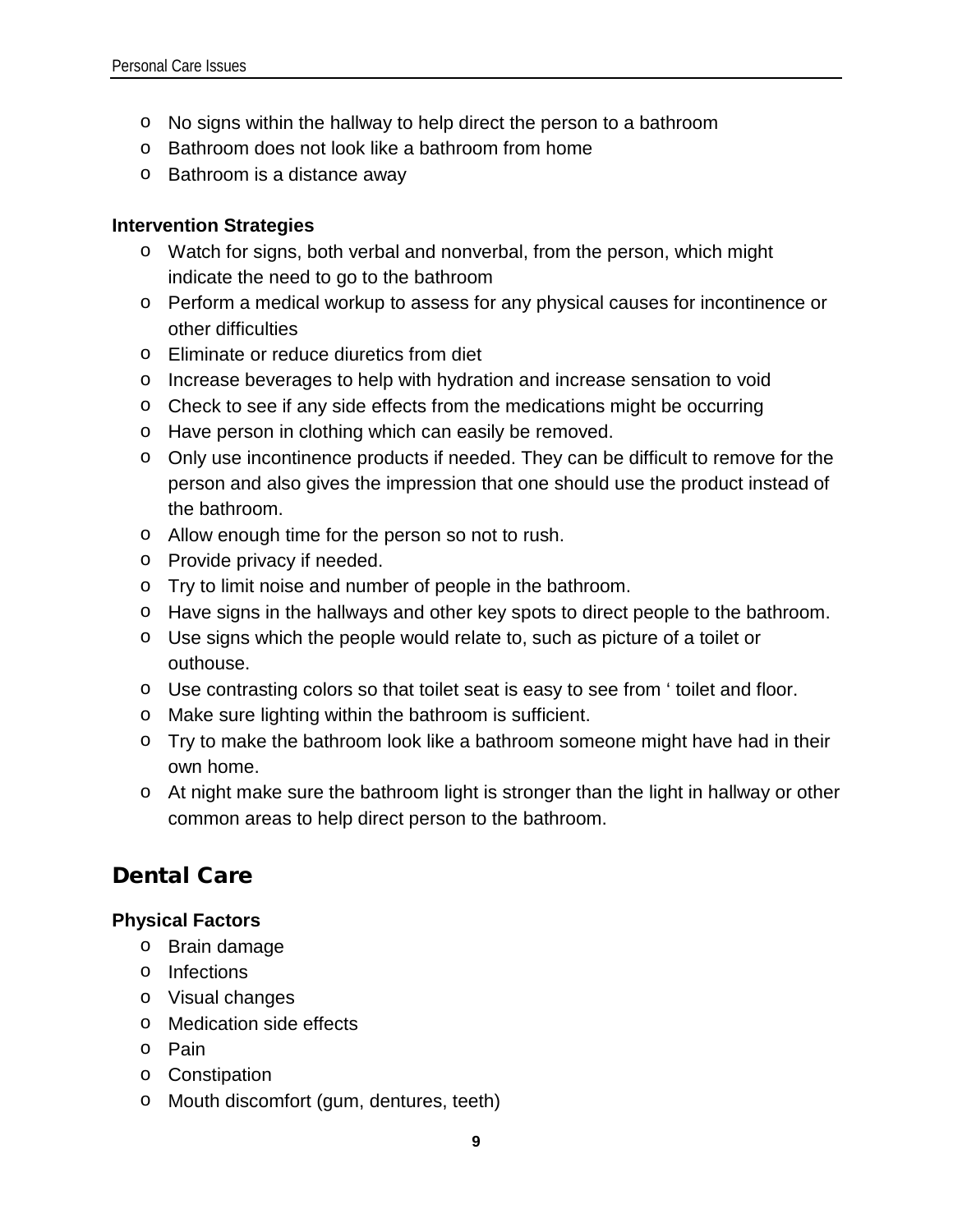### **Emotional Factors**

- o Agitation
- o Fear
- o Anxiety
- o Responding to the mood of the other person

### **Possible Causes**

- o Too many demands placed upon the person form staff or other resident
- o Being asked too many questions
- o Anxiety from not being able to convey needs
- o Depression
- o Upset from change in a routine
- o Feeling rushed by others
- o Fear of opening mouth for care
- o Trouble with gag reflex
- o Fear of object being placed in the mouth
- o Not understanding why object is being placed in the mouth
- o Boredom
- o Fatigue
- o Having to wait while person gets items ready
- o Not wanting to leave task at hand
- o Does not trust caregiver

### **Environmental Factors**

- o Too much happening in the environment
- o Bathroom does not look like a bathroom from home.
- o Environment does not seem normal for a place to perform oral care

### **Intervention Strategies**

- o Keep a routine of oral care
- o Assess for any discomfort, especially in the mouth
- o Use infant size toothbrush to seem less invasive
- o If possible have environment look like a dental office to encourage appropriate behavior, i.e. sitting in chair, head tipped back, place towel around neck
- o Have person do as much of own care as possible
- o Use swabs
- o Use a mouth wash regularly, select one which can be swallowed
- o Have regular dental exams